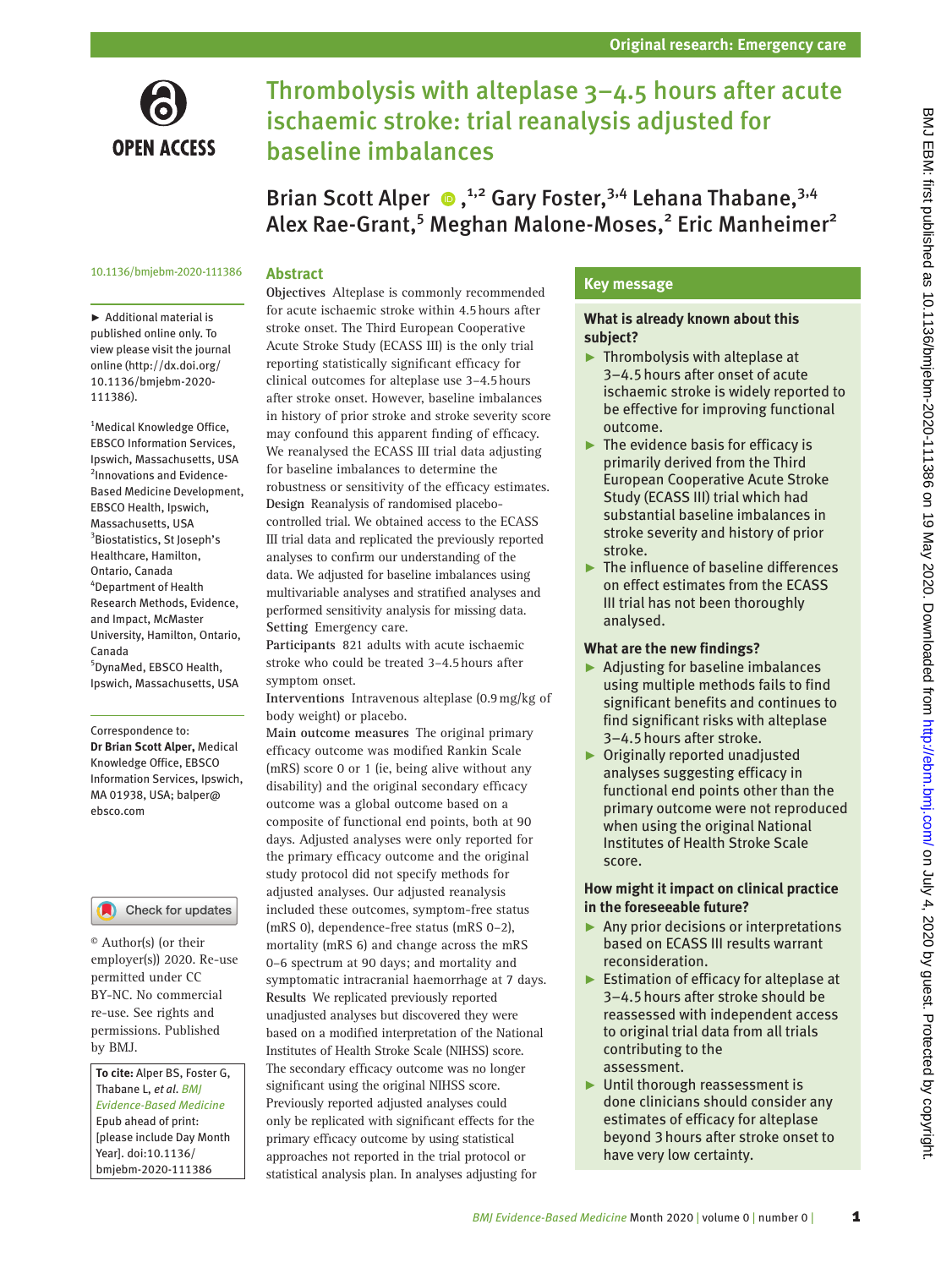baseline imbalances, all efficacy outcomes were not significant, but increases in symptomatic intracranial haemorrhage remained significant.

**Conclusions** Reanalysis of the ECASS III trial data with multiple approaches adjusting for baseline imbalances does not support any significant benefits and continues to support harms for the use of alteplase 3–4.5hours after stroke onset. Clinicians, patients and policymakers should reconsider interpretations and decisions regarding management of acute ischaemic stroke that were based on ECASS III results.

**Trial registration number** <NCT00153036>.

#### **Introduction**

The Third European Cooperative Acute Stroke Study (ECASS III) was a randomised controlled trial comparing alteplase (a thrombolytic medication) with placebo between 3and 4hours and 30 min (3–4.5hours) after stroke onset in patients with acute ischaemic hemispheric stroke.<sup>1</sup> In 2008, the ECASS III trial results were reported with a conclusion that alteplase increased the chance of being alive with minimal symptoms 3months after stroke.<sup>1</sup> Primarily based on or heavily influenced by the ECASS III trial, most clinical practice guidelines for the management of acute ischaemic stroke currently recommend extending the use of alteplase up to 4.5 hours after stroke onset. $2-12$  To date, ECASS III is the only trial to have reported benefit from use of alteplase 3–4.5hours after stroke onset.

The ECASS III trial had substantial baseline imbalances in two variables that are prognostic for efficacy outcomes: National Institutes of Health Stroke Scale (NIHSS) score and history of prior stroke.<sup>[1 13–15](#page-6-0)</sup> The NIHSS score at baseline was lower (ie, better) in the alteplase group (mean 10.7, median 9) than in the placebo group (mean 11.6, median 10) (p=0.03).<sup>1</sup> Prior stroke was reported in 7.7% alteplase patients and 14.1% of placebo patients  $(p=0.003)$ .<sup>1</sup>

The primary efficacy outcome in ECASS III (being alive with minimal symptoms 3months after stroke) was reported to be significant in some analyses adjusting for baseline imbalances. In the original report, an analysis adjusted for NIHSS score, time to treatment, smoking and hypertension (but not history of stroke) reported an OR 1.42 (95% CI 1.02 to 1.98) based on analysis of 785 patients.<sup>[1](#page-6-0)</sup> A subsequently reported 'full model' analysis which adjusted for NIHSS score, history of prior stroke and other prognostic variables that did not have baseline imbalances reported an OR 1.43 (95% CI 1.02 to 2.00) based on analysis of 784 patients.<sup>[16](#page-7-0)</sup> However, an analysis limited to 732 of 821 patients (89%) in ECASS III who did not have a prior stroke reported no significant difference in the primary efficacy outcome.<sup>13 16</sup> Aside from the primary outcome, the other clinically relevant outcomes have not been reported with analyses adjusted for the baseline imbalances.<sup>13</sup> 16

It is unclear how much of the alteplase-attributed effect in the ECASS III trial is related to the effect of the drug (a true benefit) and how much is related to differences between the drug group and the placebo group that were occurring at the time of trial entry (such that baseline imbalances lead to a false signal of benefit). We reanalysed the ECASS III trial data to provide a view of clinically relevant patient-important outcomes adjusted for baseline imbalances, including sensitivity analyses and different analytical approaches to assess robustness of reported findings. Consistency across the results of the primary analysis, reanalysis and sensitivity analyses would provide reassurance about the credibility of the primary findings. $17-19$ 

#### **Methods**

We obtained access to the original data from the ECASS III trial with a study protocol posted at ClinicalStudyDataRequest.com (proposal number 1619) and included in [online supplementary](https://dx.doi.org/10.1136/bmjebm-2020-111386)  [appendix.](https://dx.doi.org/10.1136/bmjebm-2020-111386)

We first attempted to reproduce results from table 2 through table 5 from the original publication<sup>[1](#page-6-0)</sup> to ensure that we had the same database and were using the same variables as those used for the publication by the original study team. We also attempted to reproduce the adjusted analyses for the primary outcome reported in the original publication<sup>[1](#page-6-0)</sup> and in a subsequently reported 'full model $\frac{16}{16}$  $\frac{16}{16}$  $\frac{16}{16}$ 

We specified seven outcomes for our reanalysis:

- 1. Symptom-free status (modified Rankin Scale (mRS) score 0) at 90 days.
- 2. Disability-free status (mRS 0–1) at 90 days.
- 3. Dependence-free status (mRS 0–2) at 90 days.
- 4. Mortality at 7 days.
- 5. Mortality at 90 days.
- 6. Symptomatic intracranial haemorrhage (by ECASS III and National Institute of Neurological Disorders and Stroke (NINDS) study definitions) at 7 days.
- 7. Change across mRS 0–6 spectrum at 90 days (ordinal shift analysis).

The first six outcomes are dichotomous and the seventh outcome will have discrete values of 0–6.

For dichotomous outcomes we estimated the effect of alteplase on the probability of having the outcomes. For the change across mRS 0–6 spectrum at 90 days (ordinal shift analysis), we estimated the effect of alteplase on the aggregated probability of having an mRS score less than k where k varies between 1 and 6.

For all seven outcomes, the descriptive statistics were reported using the sample proportions. Inferential statistics were reported using relative risks and absolute risk differences for the six dichotomous outcomes and ORs for the ordinal shift analysis.

We assessed for baseline imbalances between the two treatment groups and identified baseline variables that were statistically significant (alpha=0.05) between the two groups. The statistically significant baseline imbalances identified in the original publica-tion were NIHSS score and history of prior stroke.<sup>[1](#page-6-0)</sup>

To test for robustness of results according to the statistical analysis applied, we planned to conduct three analytical approaches (multivariable modelling, matching and stratified analysis) to dichotomous outcomes and multivariable modelling to the ordinal shift analysis to apply different valid approaches to adjusting for potential confounders.

For the multivariable modelling, the independent variables were treatment assignment, NIHSS score, history of prior stroke and possibly other covariates if identified as significant baseline imbalances. For the dichotomous outcomes, we used log link, and binomial or Poisson distribution to obtain the estimated adjusted relative risk for alteplase compared with placebo.<sup>20-22</sup> For the ordinal shift analysis, we did not categorise the mRS score into categories, but rather left the mRS score as 0–6 and analysed the data using ordinal logistic regression under the assumption of proportional odds. If the proportional odds assumption did not hold well, we would use multinomial logistic regression.

For matching, we planned to use the optimal matching procedure $^{23}$  to obtain a 1 to 1 match. The match factors would have been age, sex, NIHSS score, history of prior stroke, time from stroke onset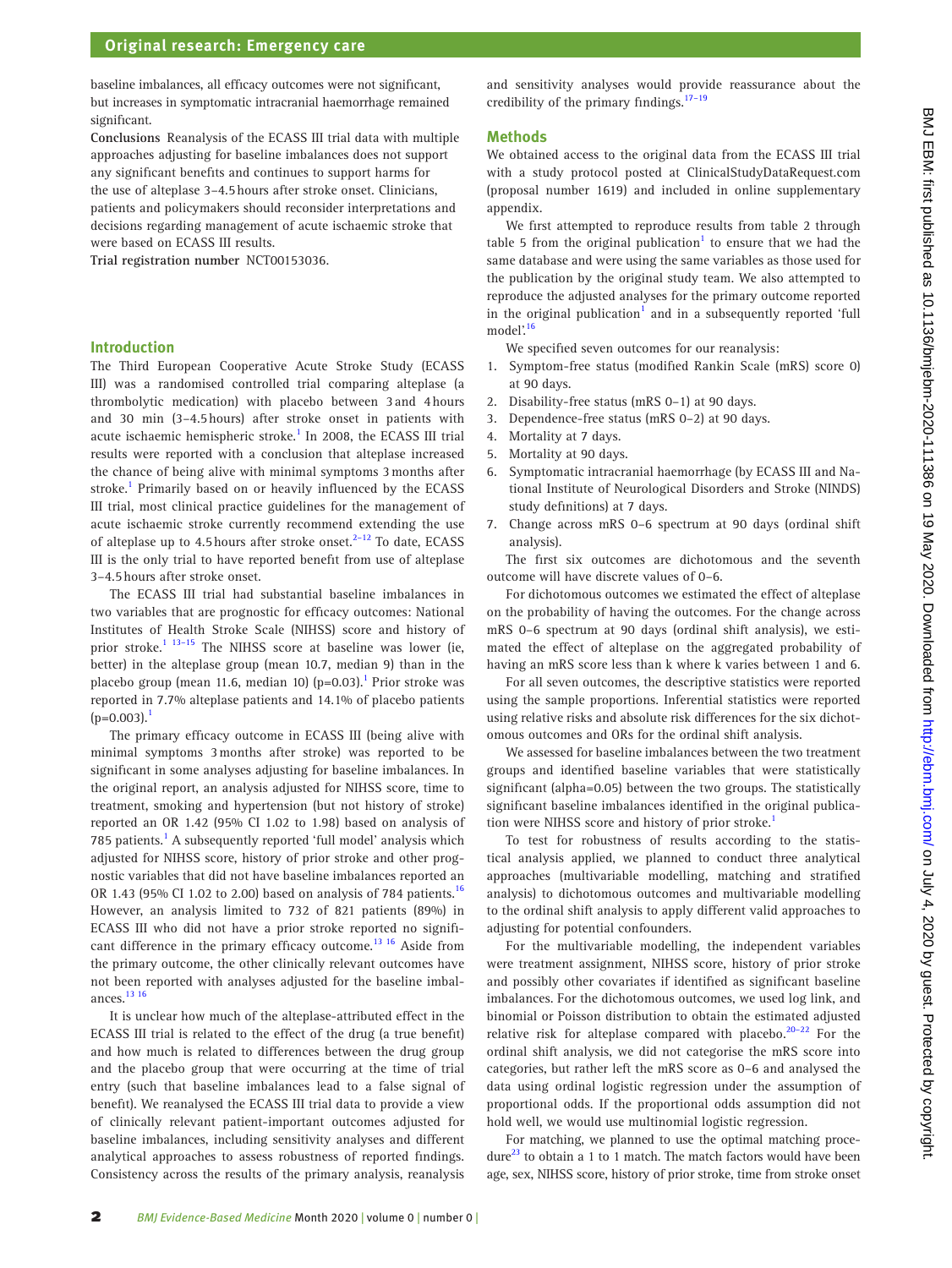to treatment initiation and possibly other covariates if identified as significant baseline imbalances or potential confounders.

For the stratified analysis, we stratified the sample by NIHSS score and history of prior stroke. NIHSS score was trichotomised into lower (0–9), intermediate (10–19) and higher (20–42) groups reflecting three strata of stroke severity. We used the Cochran-Mantel-Haenszel test to obtain weighted relative risk from the pooled data of the six strata.

The reported finding of the treatment effect by the study authors assumed no interaction effects between randomised assignment and other covariates such as history of prior stroke.<sup>[1](#page-6-0)</sup> We assessed if the treatment effect varied differently across levels of covariates. We tested for the significance of the interaction term between randomised assignment and history of prior stroke and between randomised assignment and NIHSS score. If significant interactions were found, we would report the treatment effects across the levels of these covariates, but we did not find such interactions.

Where the missing data for outcomes or covariates were less than 2%, we did not attempt imputation of missing data and treated missing data as missing at random. If missing data occurred for more than 2% and less than 20%, we produced intention-to-treat analyses using best-case and worst-case assumptions for missing data. If missing data occurred for more than 20%, we did not use the variables.

We planned to use the SAS software V.9.4 $^{24}$  $^{24}$  $^{24}$  for all data management and statistical analyses.

### **Results**

#### **Unadjusted analyses**

We reproduced tables 2–5 from the original publication $^{\rm l}$  with only minor discrepancies. The baseline characteristics data matched exactly except for age in the alteplase group (which was reported as mean of 64.9 with SD of 12.2 in the original report and was calculated as mean of 64.7 with SD of 12.1 in our analysis) [\(online](https://dx.doi.org/10.1136/bmjebm-2020-111386)  [supplementary appendix table S1\)](https://dx.doi.org/10.1136/bmjebm-2020-111386). This discrepancy was explained by anonymisation rules mandated by the European Union General Data Protection Regulation.

The unadjusted analyses for efficacy outcomes matched initially with the exception of finding 209 patients in the alteplase group (rather than 210 patients) having the NIHSS score of 0 or 1 ([online supplementary appendix table S2\)](https://dx.doi.org/10.1136/bmjebm-2020-111386). This discrepancy resulted in the outcomes at 90 days of NIHSS score of 0 or 1 and the global outcome becoming no longer statistically significant. We identified the patient with discrepant data and clarified with the study sponsor. The NIHSS total score at day 90 (possible range 0–46 based on total of 17 individual item scores) was reported as 2 in the original data rather than calculated as the sum of 17 individual item scores. The 17 individual item scores were each recorded as 0. Using a calculated NIHSS total score of 0 for this patient replicated the originally reported analysis.

We reproduced the results in unadjusted analyses reported for symptomatic intracranial haemorrhage by ECASS II and NINDS definitions but did not find data reporting symptomatic intracranial haemorrhage by ECASS III definition [\(online supplementary](https://dx.doi.org/10.1136/bmjebm-2020-111386)  [appendix table S2\)](https://dx.doi.org/10.1136/bmjebm-2020-111386). The ECASS III definition was the same as the ECASS II definition plus the requirement that 'the hemorrhage must have been identified as the predominant cause of the neurologic deterioration'. The only other difference from the published results was that we found 11 cases of vascular serious adverse events in the placebo group rather than 10 cases originally reported.

All analyses reported for ECASS III were based on 'NIHSS (inclusive of distal motor function left/right)', resulting in an NIHSS total score with a range of 0–46 calculated from 17 component scores (the 15 components of the NIHSS score plus two additional distal motor function components). This approach using 'NIHSS (inclusive of distal motor function)' had been prespecified in the ECASS III protocol and statistical analysis plan. However, the original publication<sup>[1](#page-6-0)</sup> erroneously stated NIHSS scores ranged from 0 to 42 and this is based on 15 components for calculation of NIHSS scores.<sup>25</sup> Our reanalysis protocol specifies to analyse NIHSS scores based on the standard 0–42 range. In our reanalysis we found all non-primary efficacy outcomes were not significant when using the NIHSS score as reported in the original publication ([table 1\)](#page-3-0).

#### **Replication of previously reported adjusted analyses**

We attempted to reproduce the adjusted analysis in the original publication<sup>[1](#page-6-0)</sup> and a subsequently reported 'full model' analysis.<sup>[16](#page-7-0)</sup> Our initial attempts failed to replicate the previously reported adjusted analyses. We clarified with the study sponsor and were able to reproduce both the previously reported adjusted analyses with three conditions:

- 1. Exclusion of patients who had incomplete or missing baseline NIHSS scores.
- 2. Treatment of the baseline NIHSS score as a categorical variable with five categories (0–5, 6–10, 11–15, 16–20, >20).
- 3. Treatment of the time from symptom onset to treatment as a categorical variable with seven categories (15min windows).

The ECASS III protocol and statistical analysis plan provided detailed prespecification of unadjusted analyses for all end points but only predefined the role of adjusted analyses as for exploratory purpose and to identify predictive/confounding variables. The three conditions necessary to replicate the adjusted analyses were thus not prespecified. They were subsequently identified in the clinical trial report or in communication with the study sponsor [\(table 2\)](#page-3-1). The previously reported adjusted analyses were statistically significant only under all three of these conditions [\(table 3](#page-4-0)).

#### **Analyses adjusted for baseline imbalances**

To follow our originally intended protocol we calculated NIHSS scores based on the 15 component scores in the original NIHSS score definition. If a baseline NIHSS component score had a missing value, it was imputed with a 0 and if a 90-day NIHSS component score had a missing value it was imputed with the maximum value for the item. The baseline and 90-day NIHSS scores were then computed.

The only two variables that were statistically significant as baseline imbalances were the NIHSS score and history of prior stroke. We were unable to conduct the matching analysis because the necessary tools were not present in the SAS software version available through the portal used for study data access.

For all efficacy outcomes at 90 days, multivariable analyses and stratified analyses adjusting for baseline imbalances found no significant treatment effect ([table 4\)](#page-5-0). This occurred for every dichotomous classification of mRS, for all other dichotomous efficacy outcome measures and for the ordinal shift analysis. For the ordinal shift analysis, the assumption of proportional odds was violated for our multivariable modelling (p=0.0004). Therefore, we used a multinomial logistic regression model and found no significant difference for this outcome (p=0.440). Increases in symptomatic intracranial haemorrhage with alteplase remained statistically significant in five of six adjusted analyses [\(table 4](#page-5-0)).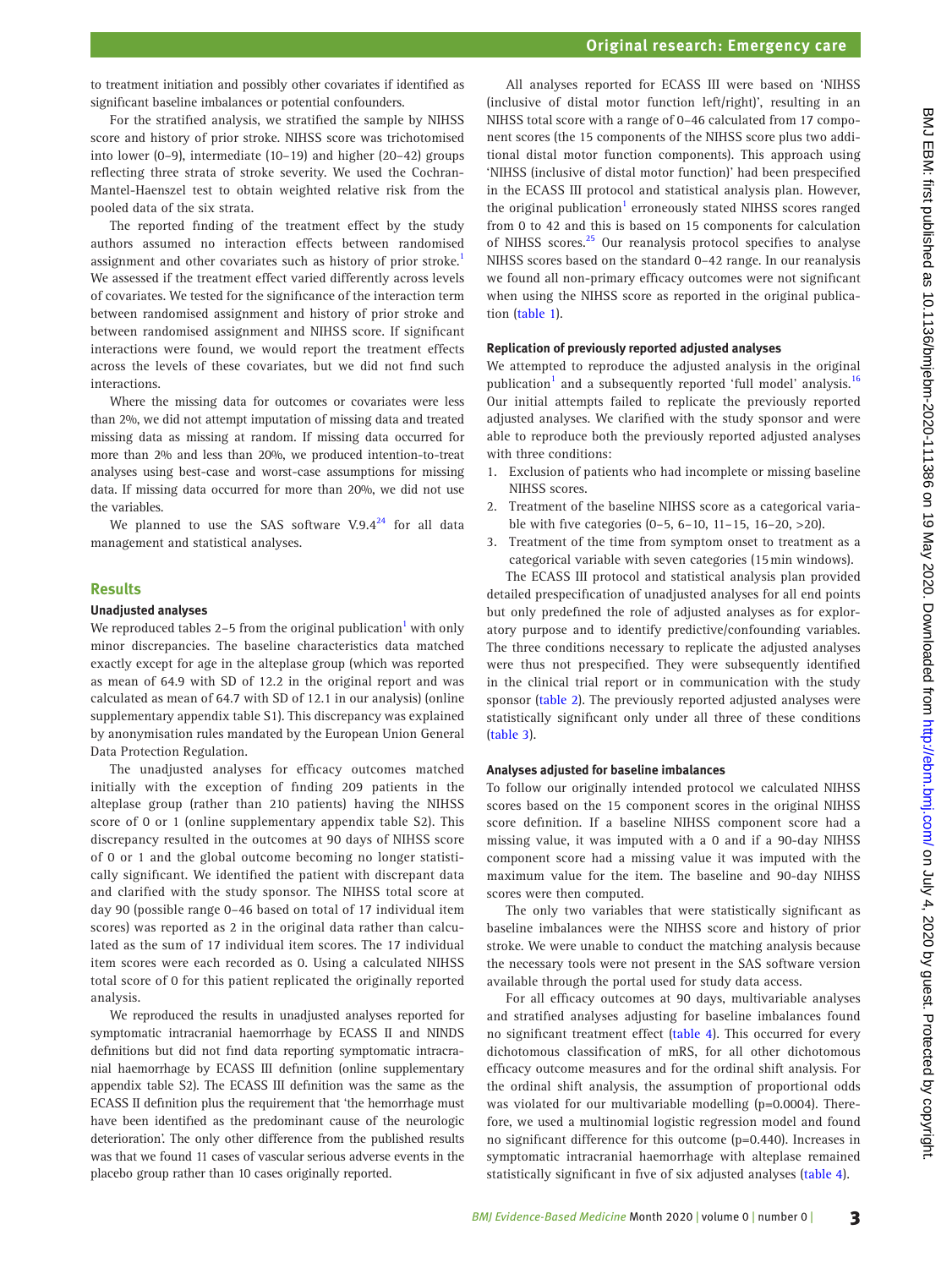#### <span id="page-3-0"></span>**Table 1** Unadjusted analyses of efficacy outcomes

|                              |                                                                                   | Relative risk (95% CI)<br>P value |                               |
|------------------------------|-----------------------------------------------------------------------------------|-----------------------------------|-------------------------------|
| Outcome at day 90            | Scale description                                                                 | Modified NIHSS 0-46<br>model*     | Original NIHSS 0-42<br>modelt |
| <b>Modified Rankin Scale</b> | Scores range from 0 (no symptoms at all) to 6 (death). A score of 0 or 1          |                                   | 1.16(1.01 to 1.34)            |
| 0 or $1$ vs $\times$ 1       | indicates no disability.                                                          |                                   | 0.039                         |
| <b>Barthel Index</b>         | Assesses the ability to perform activities of daily living on a scale that ranges |                                   | 1.08 (0.97 to 1.21)           |
| $\geq$ 95 vs <95             | from 0 (complete dependence) to 100 (independence).                               |                                   | 0.157                         |
| Modified NIHSS 0-46          | Original NIHSS score modified with addition of distal motor function with         | 1.16(1.00 to 1.35)                |                               |
| 0 or $1$ vs $\times 1$       | scores ranging from 0 to 46.                                                      | 0.044                             |                               |
| Original NIHSS 0-42          | Scores on the NIHSS range from 0 to 42, with higher values reflecting more        |                                   | $1.15(0.99 \text{ to } 1.32)$ |
| 0 or 1 vs >1                 | severe neurological impairment.                                                   |                                   | 0.062                         |
| <b>Glasgow Outcome Scale</b> | A 5-point scale on which 1 indicates independence, 3 severe disability and 5      |                                   | $1.12(0.97 \text{ to } 1.29)$ |
| $1$ vs $\times$ 1            | death.                                                                            |                                   | 0.113                         |
| Global outcome‡              | A multidimensional calculation of a favourable outcome, defined by several        | 1.28 (1.00 to 1.64)               | 1.27 (0.995 to 1.63)          |
|                              | individual outcome scales and entered into a statistical algorithm.               | 0.049                             | 0.055                         |

Intention-to-treat population (alteplase (n=418) vs placebo (n=403)).

Significant differences are in bold.

\*Modified NIHSS 0–46 model uses the original NIHSS score with 15 items and addition of distal motor function left/right as two items, both with scores 0–2, and total score range 0–46.

†Original NIHSS 0–42 model uses original NIHSS score with 15 items and total score range 0–42.

‡The statistical approach is a global OR test based on a linear logistic regression model. The global OR is the probability of a favourable outcome with alteplase as compared with placebo.

NIHSS, National Institutes of Health Stroke Scale.

Descriptive statistics for our seven prespecified outcomes of interest are reported in [online supplementary appendix table S2.](https://dx.doi.org/10.1136/bmjebm-2020-111386) There were no missing data for four safety outcomes. For the three prespecified efficacy outcomes, a best-case sensitivity analysis found significant effects for the outcome of mRS 0 or 1 across most methods of analysis, and variable results for mRS 0 and for mRS 0–2 based on method of analysis [\(online supplementary](https://dx.doi.org/10.1136/bmjebm-2020-111386)  [appendix table S3\)](https://dx.doi.org/10.1136/bmjebm-2020-111386). In the worst-case sensitivity analysis (using either baseline NIHSS score in 0–42 range or in 0–46 range), none of the efficacy end points were significant in any unadjusted

<span id="page-3-1"></span>

| Table 2<br>analyses | Methodological approaches to previously reported adjusted |                     |
|---------------------|-----------------------------------------------------------|---------------------|
|                     | Annroach used for clinical                                | $M$ oct informative |

| Concept                                                                               | Approach used for clinical<br>trial report*                                                 | Most informative<br>modelt         |
|---------------------------------------------------------------------------------------|---------------------------------------------------------------------------------------------|------------------------------------|
| <b>Handling of patients</b><br>who had incomplete<br>data for baseline NIHSS<br>score | Exclusion#                                                                                  | Inclusion using<br>imputed scores§ |
| Approach to baseline<br>NIHSS score variable<br>for adjustment                        | Categorical with five<br>categories $(0-5, 6-10,$<br>$11 - 15$ , $16 - 20$ , $20$ )         | Continuous                         |
| Approach to time<br>from symptom onset<br>variable for adjustment                     | Categorical with seven<br>categories (3-4.5 hours<br>in 15 min increments,<br>$54.5$ hours) | Continuous                         |

\*As described in clinical trial report (dated 15 December 2008). †As considered in alternative models applied to replication of previously reported analyses (see [table 3\)](#page-4-0).

‡According to correspondence with the study sponsor.

§Imputed values for baseline NIHSS scores were very close to the likely actual values for 10 of 11 patients requiring imputation. These 10 patients had values for 15 or 16 of the 17 component scores used to calculate the baseline NIHSS scores.

NIHSS, National Institutes of Health Stroke Scale.

analysis or any analysis adjusted for baseline imbalances [\(online](https://dx.doi.org/10.1136/bmjebm-2020-111386)  [supplementary appendix table S4\)](https://dx.doi.org/10.1136/bmjebm-2020-111386).

#### **Discussion**

Reanalysis of the ECASS III trial data with multiple approaches adjusting for baseline imbalances does not support any statistically significant benefits that were previously reported and continues to support statistically significant harms for the use of alteplase 3–4.5hours after stroke onset.

Strengths of this reanalysis include prespecified outcomes of clinical importance and prespecified analytical methods to avoid selective analysis and selective reporting. Limitations of this reanalysis include limitations to the trial data access such that matching analysis could not be performed. However, it is implausible for a matching analysis to find statistically significant results because the high likelihood of mismatched patients would be expected to reduce the sample sizes and resulting statistical power. Another limitation of reanalysis, or any method for adjusting for non-randomised factors influencing the effect estimates from a randomised trial, is such analyses cannot confidently produce new conclusions (neither a claim of efficacy nor a claim of absence of efficacy). The role of reanalysis and adjusted analyses is limited to increasing or decreasing the certainty in the unadjusted analysis of the randomised trial. In this case the reanalysis does not negate the original findings, but it greatly reduces the certainty for those findings.

In addition to the adjusted analyses conducted as our primary reanalysis per our predefined protocol, we discovered two unique differences between our expectations and the published findings when attempting to reproduce the originally reported results. First, the original authors used a modified NIHSS score, consistent with their prespecified protocol but inconsistent with the results reported in the trial publication. Analysis using the original NIHSS score (without additional scores from distal motor function) results in loss of significance in non-primary efficacy outcomes previously reported as significant in unadjusted analysis. Second,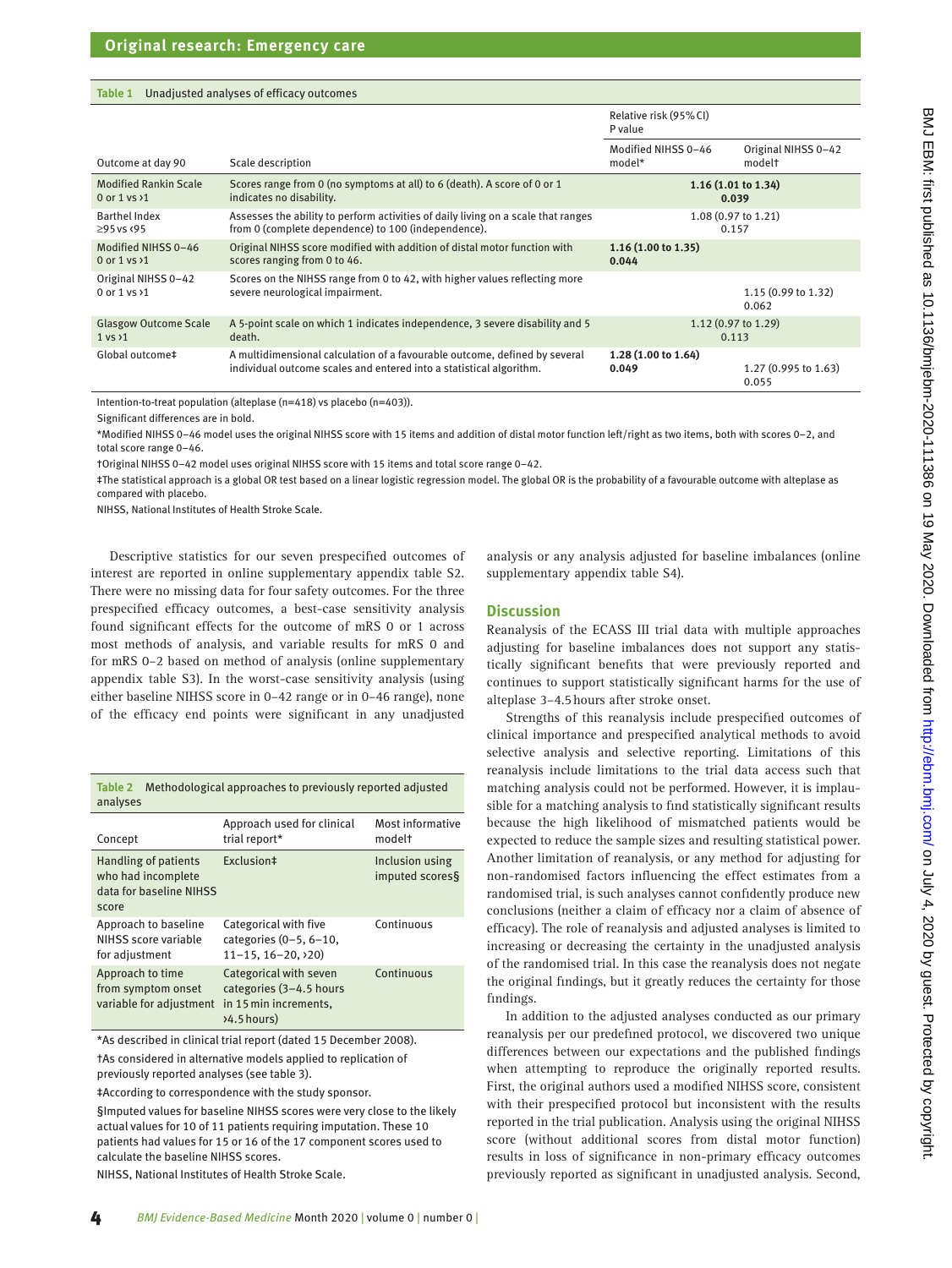<span id="page-4-0"></span>

| Adjusted analyses of primary efficacy outcome with previously used and modified approaches<br>Table 3                                                                                                                                   |                |                               |         |
|-----------------------------------------------------------------------------------------------------------------------------------------------------------------------------------------------------------------------------------------|----------------|-------------------------------|---------|
| Model*                                                                                                                                                                                                                                  | n <sup>+</sup> | OR (95% CI)                   | P value |
| mRS score of 0 or 1 at 90 days, analysis adjusted for baseline NIHSS score, time from onset to treatment (OTT), smoking and prior hypertension as<br>reported in Hacke <i>et al</i> <sup>1</sup> and Bluhmki <i>et al</i> <sup>16</sup> |                |                               |         |
| Previously reported adjusted analysis <sup>116</sup>                                                                                                                                                                                    | 785            | 1.42 (1.02 to 1.98)           | 0.037   |
| Missing-impute, NIHSS score-continuous, OTT-continuous                                                                                                                                                                                  | 794            | $1.25(0.91 \text{ to } 1.73)$ | 0.173   |
| Missing-impute, NIHSS score-continuous, OTT-categorical                                                                                                                                                                                 | 794            | 1.33 (0.96 to 1.85)           | 0.086   |
| Missing-impute, NIHSS score-categorical, OTT-continuous                                                                                                                                                                                 | 794            | $1.29(0.94 \text{ to } 1.78)$ | 0.121   |
| Missing-impute, NIHSS score-categorical, OTT-categorical                                                                                                                                                                                | 794            | 1.38 (0.99 to 1.92)           | 0.054   |
| Missing-exclude, NIHSS score-continuous, OTT-continuous                                                                                                                                                                                 | 785            | 1.30 (0.94 to 1.80)           | 0.119   |
| Missing-exclude, NIHSS score-continuous, OTT-categorical                                                                                                                                                                                | 785            | 1.38 (0.99 to 1.93)           | 0.056   |
| Missing-exclude, NIHSS score-categorical, OTT-continuous                                                                                                                                                                                | 785            | $1.33(0.96 \text{ to } 1.84)$ | 0.087   |
| Missing-exclude, NIHSS score-categorical, OTT-categorical                                                                                                                                                                               | 785            | 1.42 (1.02 to 1.98)           | 0.037   |
| mRS score of 0 or 1 at 90 days, analysis adjusted for history of stroke, baseline NIHSS score, OTT, smoking, prior hypertension and nine other variables<br>as reported in Bluhmki et $al^{16}$ ('full model')                          |                |                               |         |
| Previously reported 'full model' <sup>16</sup>                                                                                                                                                                                          | 784            | 1.43 (1.02 to 2.00)           | 0.040   |
| Missing-impute, NIHSS score-continuous, OTT-continuous                                                                                                                                                                                  | 791            | $1.27(0.91 \text{ to } 1.76)$ | 0.156   |
| Missing-impute, NIHSS score-continuous, OTT-categorical                                                                                                                                                                                 | 791            | 1.34 (0.96 to 1.87)           | 0.086   |
| Missing-impute, NIHSS score-categorical, OTT-continuous                                                                                                                                                                                 | 791            | $1.31(0.94 \text{ to } 1.81)$ | 0.112   |
| Missing-impute, NIHSS score-categorical, OTT-categorical                                                                                                                                                                                | 791            | 1.38 (0.99 to 1.93)           | 0.059   |
| Missing-exclude, NIHSS score-continuous, OTT-continuous                                                                                                                                                                                 | 782            | 1.32 (0.95 to 1.84)           | 0.102   |
| Missing-exclude, NIHSS score-continuous, OTT-categorical                                                                                                                                                                                | 782            | $1.39(0.99 \text{ to } 1.95)$ | 0.055   |
| Missing-exclude, NIHSS score-categorical, OTT-continuous                                                                                                                                                                                | 782            | 1.35 (0.97 to 1.88)           | 0.076   |
| Missing-exclude, NIHSS score-categorical, OTT-categorical                                                                                                                                                                               | 782            | 1.43 (1.02 to 2.00)           | 0.039   |

Statistically significant differences are in bold.

\*Missing—impute means patients with missing components of baseline NIHSS score had a value of 0 imputed for the missing component(s) and then baseline NIHSS score was computed with range 0–46. Missing—exclude means patients with missing components of baseline NIHSS score were excluded from analysis. NIHSS score—continuous means baseline NIHSS score treated as a continuous variable. NIHSS score—categorical means baseline NIHSS score treated as a five-category (0–5, 6–10, 11–15, 16–20, 20+) variable. OTT—continuous means OTT treated as a continuous variable. OTT—categorical means OTT treated as a seven-category variable (15min windows).

†n=794 for analyses excluding 27 patients with missing OTT data. n=785same as for n=794 for analyses also excluding nine further patients with missing baseline NIHSS data. n=791 same as for n=794 analysis, also excluding one person missing dose information and two missing age. n=782 same as for n=791 analyses also excluding nine patients with missing baseline NIHSS data.

mRS, modified Rankin Scale; NIHSS, National Institutes of Health Stroke Scale; OTT, time from symptom onset to treatment.

the original authors reported adjusted analyses which supported their original findings, but the precise methods and assumptions used for these adjusted analyses were not prespecified. Previously reported adjusted analyses suggesting efficacy show statistical significance only under multiple conditions that do not represent the most informative use of available data. Seven other 'less selective' approaches to these adjusted analyses fail to replicate significant effects.

We had a priori concerns for risk of bias due to known baseline imbalances in prognostic variables. Our reanalysis (intended to evaluate the robustness of ECASS III findings to multiple standard analyses adjusted for these baseline imbalances) resulted in numerous reasons to reduce our certainty in the primary results. First, all our prespecified adjusted analyses were inconsistent with the primary analysis, so we have substantial uncertainty for efficacy estimates. Second, the previously reported adjusted analysis appears to be selective analysis and reporting (not necessarily intentional and potentially just an oversight in reporting scientific findings with a lot of complexity). Rather than viewing consistent findings in one highly selected adjusted analysis we find inconsistent findings in seven of eight adjusted analyses for this method of adjustment, further reducing our certainty. Finally, the absence of significant effects in any non-primary efficacy outcome (with use of the original NIHSS score for unadjusted analyses) adds reasons for less certainty in the primary outcome unrelated to the risk of bias from baseline imbalances. All other

methods of assessing functional outcomes being inconsistent with the primary outcome make it less likely that the difference in the primary outcome represents a true effect.

Overall decision-making should not be determined based on a single trial but rather careful synthesis of a body of evidence. We previously reported that the most current comprehensive metaanalyses supported the use of alteplase 3–4.5hours after stroke despite the evidence directly comparing alteplase to no alteplase suggesting a 2% absolute increase in mortality and no clear benefit.<sup>[26](#page-7-7)</sup> The individual patient data meta-analysis reported an improvement in functional outcome with alteplase 3–4.5hours after stroke (adjusted OR 1.26, 95% CI 1.05 to 1.51) $^{27}$  despite combining data from a meta-analysis of the same trials except the Third International Stroke Trial (IST-3) (adjusted OR 1.34 with 1620 patients) $^{28}$  $^{28}$  $^{28}$  and the IST-3 (adjusted OR 0.73 with 1177 patients). $^{29}$  It is possible that differences might be explained by selective outcome reporting or analytical approach but the data are not easily available for independent and comprehensive analysis. Our findings with the ECASS III trial data provide further evidence of a need for comprehensive independent reanalysis using all available data informing use of alteplase for acute ischaemic stroke.

Concerns for certainty in reported analyses are not limited to use of alteplase 3–4.5hours after stroke. Among the multiple randomised trials assessing alteplase for thrombolysis after acute stroke only two have been reported to support significant claims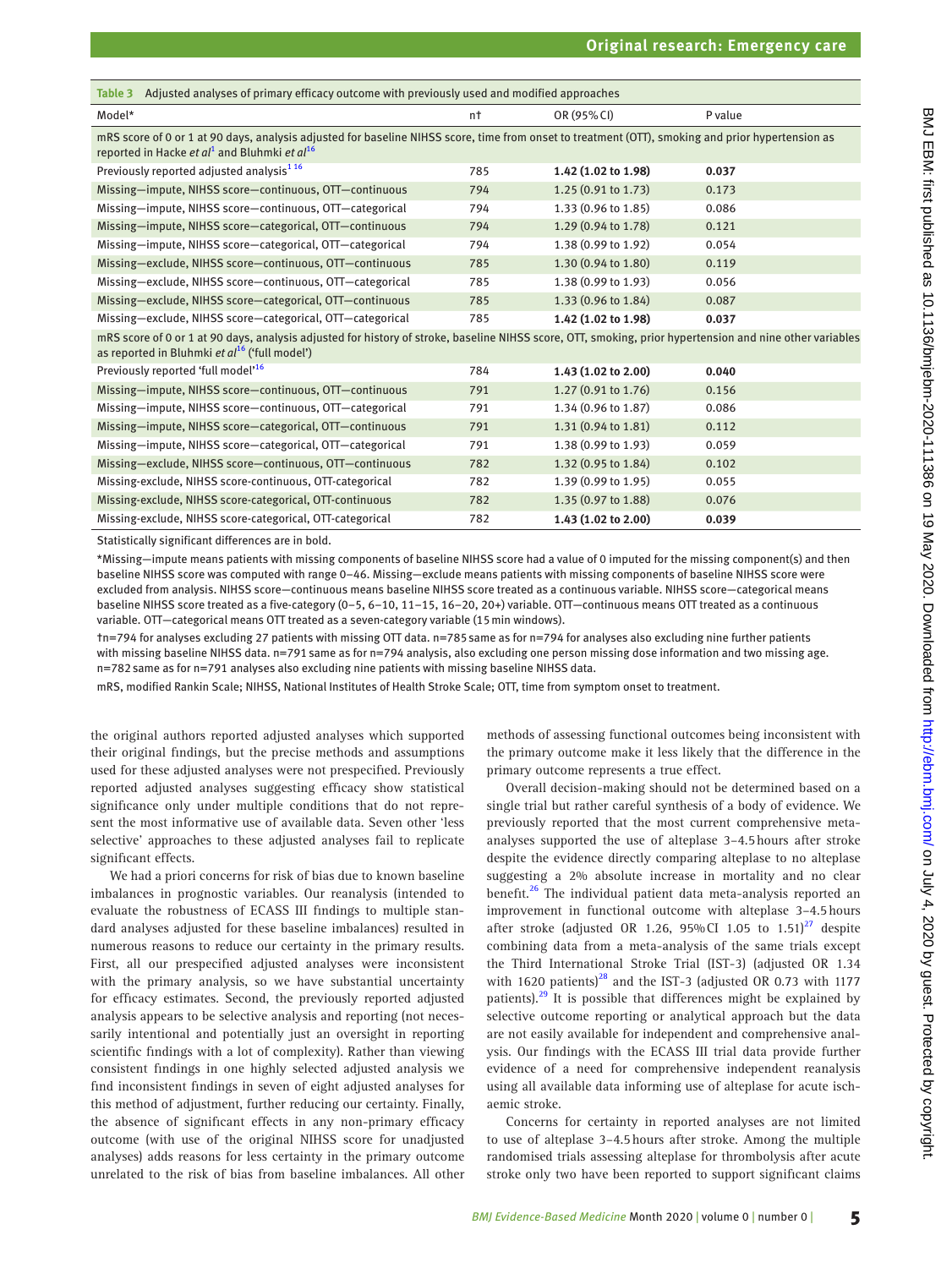<span id="page-5-0"></span>

| Unadjusted analyses and analyses adjusted for baseline NIHSS score and prior stroke status using reanalysis protocol<br>Table 4 |                                        |                                           |                                                       |                                     |                                        |
|---------------------------------------------------------------------------------------------------------------------------------|----------------------------------------|-------------------------------------------|-------------------------------------------------------|-------------------------------------|----------------------------------------|
| (day 90 unless stated otherwise)<br>Outcome                                                                                     | Unadjusted<br>RR (95% CI)<br>P value   | Multivariable<br>RR (95% CI)<br>Pvalue    | RR (95% CI)<br>Stratified<br>common<br><b>P</b> value | RD (95% CI)<br>Unadjusted<br>Pvalue | Multivariable<br>RD (95% CI)<br>Pvalue |
| Modified Rankin Scale*<br>0 vs > 0 (symptom free)                                                                               | 1.26(0.99 to 1.60)<br>0.061            | 1.11(0.88 to 1.39)<br>0.395               | 1.19 (0.94 to 1.50)<br>0.140                          | $0.06 (-0.002 to 0.12)$<br>0.059    | $0.03 (-0.03 to 0.09)$<br>0.320        |
| 0, 1 vs >1 (disability free)<br>Modified Rankin Scale*                                                                          | 1.16 (1.01 to 1.34)<br>0.039           | 1.05(0.95 to 1.16)<br>0.324               | 1.09 (0.96 to 1.24)<br>0.163                          | 0.07(0.004 to 0.14)<br>0.038        | DNC                                    |
| 0, 1, 2 vs > 2 (dependence free)<br>Modified Rankin Scale*                                                                      | 1.08 (0.98 to 1.20)<br>0.139           | 1.01(0.95 to 1.06)<br>0.848               | 1.04(0.95 to 1.14)<br>0.397                           | $0.05 (-0.02 to 0.12)$<br>0.138     | $0.02 (-0.05 to 0.08)$<br>0.625        |
| Modified Rankin Scale*<br>$0, 1, 2, 3$ vs >3                                                                                    | $1.04(0.96 \text{ to } 1.13)$<br>0.344 | 1.00(0.95 to 1.05)<br>0.973               | 1.01 (0.94 to 1.08<br>0.775                           | $0.03 (-0.03 to 0.09)$<br>0.344     | $-0.00 (-0.07 to$<br>0.971<br>0.07     |
| Modified Rankin Scale*<br>$0, 1, 2, 3, 4$ vs $\times$ 4                                                                         | 0.98(0.93 t 01.04)<br>0.555            | 0.98(0.93101.04)<br>0.513                 | 0.97(0.92 to 1.02)<br>0.222                           | $-0.01 (-0.06 to 0.03)$<br>0.555    | $-0.03(-0.09 to$<br>0.446<br>0.04)     |
| Modified Rankin Scale*<br>$0, 1, 2, 3, 4, 5$ vs 6                                                                               | 1.01 (0.98 to 1.05)<br>0.495           | 1.00(0.95 to 1.05)<br>0.984               | 1.00(0.97 to 1.04)<br>0.834                           | $0.01 (-0.02 to 0.05)$<br>0.495     | $-0.00 (-0.06 to$<br>0.987<br>0.06     |
| Barthel Index<br>$295$ vs $\langle 95$                                                                                          | 1.08 (0.97 to 1.21)<br>0.157           | 1.00(0.95 to 1.06)<br>0.949               | 1.04(0.94 to 1.14)<br>0.463                           | $0.05 (-0.02 to 0.12)$<br>0.155     | $0.03 (-0.03 to 0.09)$<br>0.362        |
| 0 or 1 vs >1<br><b>NIHSS</b>                                                                                                    | 1.15 (0.99 to 1.32)<br>0.062           | 1.05(0.95 to 1.16)<br>0.375               | 1.09 (0.95 to 1.23)<br>0.214                          | $0.07 (-0.003 to 0.13)$<br>0.061    | DNC                                    |
| Glasgow Outcome Scale<br>1 vS 1                                                                                                 | 1.12 (0.97 to 1.29)<br>0.113           | 1.03(0.93 to 1.15)<br>0.568               | 1.07(0.94 to 1.21)<br>0.310                           | $0.06 (-0.01 to 0.12)$<br>0.111     | DNC                                    |
| Global outcome                                                                                                                  | 1.27 (1.00 to 1.63)<br>0.055           | 1.14 (0.87 to 1.50)<br>0.335              | $\leq$                                                | ≸                                   | ₹                                      |
| Mortality by day 7<br>Yes vs No                                                                                                 | 0.89 (0.41 to 1.93)<br>0.767           | 1.06 (0.50 to 2.28) <sup>+</sup><br>0.877 | 1.05 (0.49 to 2.22)<br>0.902                          | $-0.004 (-0.03 to 0.02)$<br>0.768   | $0.005 (-0.06 to$<br>0.889<br>0.07     |
| Yes vs No<br>Mortality                                                                                                          | 0.87(0.53 to 1.42)<br>0.582            | 1.05 (0.65 to 1.69)t<br>0.846             | 0.99 (0.61 to 1.60)<br>0.953                          | $-0.01 (-0.05 to 0.03)$<br>0.582    | $0.003 (-0.06 to$<br>0.913<br>0.06     |
| Symptomatic ICH (ECASS II)<br>Yes vs No                                                                                         | 2.36 (1.10 to 5.06)<br>0.028           | 2.33 (1.08 to 5.01)<br>0.030              | 2.17 (1.01 to 4.64)<br>0.041                          | 0.03 (0.004 to 0.06)<br>0.021       | $0.025(-0.01 to$<br>0.118<br>0.06)     |
| Symptomatic ICH (NINDS)<br>Yes vs No                                                                                            | 2.27 (1.23 to 4.18)<br>0.008           | 2.37 (1.31 to 4.29) †<br>0.004            | 2.32 (1.23 to 4.39)<br>0.007                          | 0.04 (0.01 to 0.08)<br>0.006        | 0.04(0.00 to 0.08)<br>0.049            |
|                                                                                                                                 |                                        |                                           |                                                       |                                     | Continued                              |

# **Original research: Emergency care**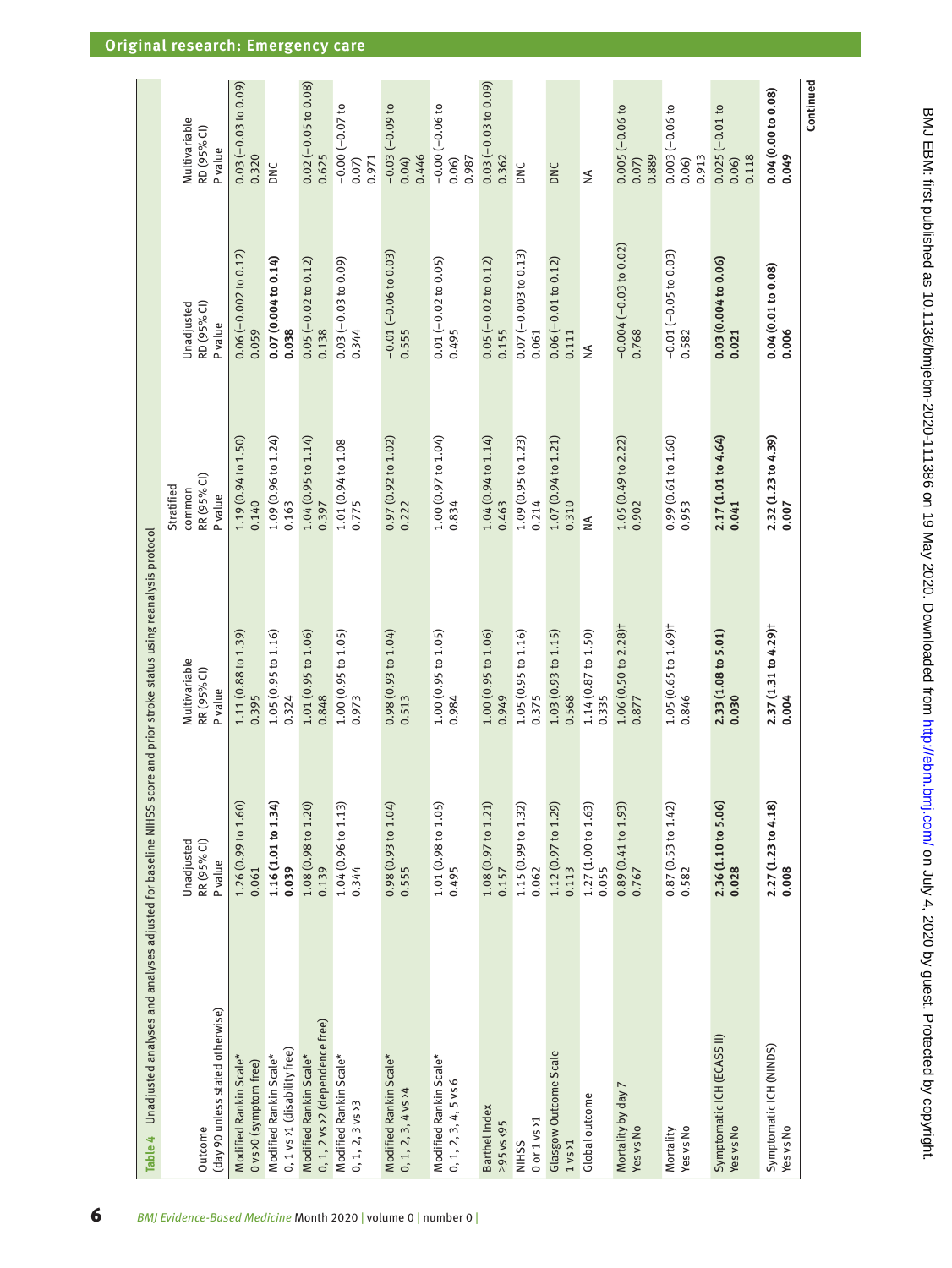| Table 4 Continued                                                                                                                                                                                                                                                                                                                                                                                                                                                                                                                                                                                                                                                                                                                                                                                                    |             |                                                                                                                                       |                |                |                |
|----------------------------------------------------------------------------------------------------------------------------------------------------------------------------------------------------------------------------------------------------------------------------------------------------------------------------------------------------------------------------------------------------------------------------------------------------------------------------------------------------------------------------------------------------------------------------------------------------------------------------------------------------------------------------------------------------------------------------------------------------------------------------------------------------------------------|-------------|---------------------------------------------------------------------------------------------------------------------------------------|----------------|----------------|----------------|
|                                                                                                                                                                                                                                                                                                                                                                                                                                                                                                                                                                                                                                                                                                                                                                                                                      |             |                                                                                                                                       | Stratified     |                |                |
|                                                                                                                                                                                                                                                                                                                                                                                                                                                                                                                                                                                                                                                                                                                                                                                                                      | Unadjusted  | Multivariable                                                                                                                         | common         | Unadjusted     | Multivariable  |
| <b>Outcome</b>                                                                                                                                                                                                                                                                                                                                                                                                                                                                                                                                                                                                                                                                                                                                                                                                       | RR (95% CI) | RR (95% CI)                                                                                                                           | RR (95% CI)    | RD (95% CI)    | RD (95% CI)    |
| (day 90 unless stated otherwise)                                                                                                                                                                                                                                                                                                                                                                                                                                                                                                                                                                                                                                                                                                                                                                                     | P value     | <b>P</b> value                                                                                                                        | <b>P</b> value | <b>P</b> value | <b>P</b> value |
| regression if log-binomial model did not converge. Statistically significant differences are in bold. Meaning of functional outcome measures as described in table 1 with NIHSS score interpreted as originally defined<br>Stratified analyses based on Cochran-Mantel-Haenszel method (baseline NHSS stratified into three categories: 0–9, 10–12). RR and RD analyses based on main effects log-binomial model, or log-Poisson<br>baseline NIHSS score was computed with range 0–42. NIHSS scores at 90 days had missing component(s) imputed as maximum possible value and then NIHSS score at 90 days was computed with range 0–42.<br>Multivariable analysis adjusted for baseline NIHSS score (continuous) and<br>Intention-to-treat population (alteplase (n=418) vs placebo (n=403)).<br>with range $0-42$ . |             | prior stroke status. Baseline NIHSS scores with missing component values had value of 0 imputed for the missing component(s) and then |                |                |                |
| *Scores on the modified Rankin Scale range from 0 (no symptoms) to 6 (death). A score of 1 indicates some symptoms but no disability.                                                                                                                                                                                                                                                                                                                                                                                                                                                                                                                                                                                                                                                                                |             |                                                                                                                                       |                |                |                |
|                                                                                                                                                                                                                                                                                                                                                                                                                                                                                                                                                                                                                                                                                                                                                                                                                      |             |                                                                                                                                       |                |                |                |

†Poisson regression model with robust variance (did not converge for log binomial model); all others are log binomial. not converge for log binomial model); all others are log binomial. ă variance **FROISSON regression model with robust** 

DNC, did not converge for log-binomial or log-Poisson regression model; ECASS II, European Cooperative Acute Stroke Study 2; ICH, intracranial haemorrhage; NA, not applicable; NIHSS, National Institutes of Health DNC, did not converge for log-binomial or log-Poisson regression model; ECASS II, European Cooperative Acute Stroke Study 2; ICH, intracranial haemorrhage; NA, not applicable; NIHSS, National Institutes of Health Stroke Scale; NINDS, National Institute of Neurological Disorders and Stroke; RD, risk difference; RR, relative risk. Stroke Scale; NINDS, National Institute of Neurological Disorders and Stroke; RD, risk difference; RR, relative risk.

of efficacy for primary functional outcomes: ECASS III and NINDS.<sup>[1 30](#page-6-0)</sup> The NINDS trial has also been criticised with attention to baseline imbalances (including stroke severity), $3132$  and the full influence of baseline confounding may not have been thoroughly and independently analysed and reported.<sup>33</sup>

This reanalysis confirms reports of concern that the baseline imbalances introduce such a risk of bias that conclusions of effi - cacy based on ECASS III data cannot be considered reliable.<sup>[13 26 34](#page-7-1)</sup> Clinicians, patients, policymakers, systematic review authors, clin ical practice guideline developers and drug regulators should reconsider interpretations and decisions regarding management of acute ischaemic stroke that were based on ECASS III results.

# **Twitter** Brian Scott Alper [@BrianAlperMD](https://twitter.com/BrianAlperMD)

**Acknowledgements** The authors thank Boehringer Ingelheim for access to the study data, for multiple communications to clarify the data handling and protocols used and to the commitment to support transparency and free exchange of scientific discussion.

**Contributors** BSA, MMM and EM were part of the original team which published a call for independent analysis of the trial data for alteplase. BSA, LT, ARG, MMM and EM contributed to the protocol for ECASS III trial reanalysis. BSA negotiated the Data Sharing Agreement. GF conducted the statistical analysis. LT supervised the statistical analysis. All authors edited the manuscript. BSA is the guarantor of the study.

**Funding** GF and LT were supported in part by a charitable contribution from EBSCO Information Services.

**Disclaimer** EBSCO Information Services had no role in the design, conduct, reporting or decision to publish for this research.

**Patient consent for publication** Not required.

**Provenance and peer review** Not commissioned; externally peer reviewed.

**Data availability statement** Data may be obtained from a third party and are not publicly available. The authors are unable to share the data as it was obtained through a Data Sharing Agreement with the study sponsor through ClinicalStudyDat aRequest.com.

**Open access** This is an open access article distributed in accordance with the Creative Commons Attribution Non Commercial (CC BY-NC 4.0) license, which permits others to distribute, remix, adapt, build upon this work non-commercially, and license their derivative works on different terms, provided the original work is properly cited, appropriate credit is given, any changes made indicated, and the use is non-commercial. See: [http://creativecommons.org/licenses/by-nc/4.0/.](http://creativecommons.org/licenses/by-nc/4.0/)

# **ORCID iD**

# Brian Scott Alper <http://orcid.org/0000-0003-4300-4928>

# **References**

- <span id="page-6-0"></span>1 **Hacke W**, Kaste M, Bluhmki E, *et al*. Thrombolysis with alteplase 3 to 4.5 hours after acute ischemic stroke. *[N Engl J Med](http://dx.doi.org/10.1056/NEJMoa0804656)* 2008;**359**:1317–29.
- <span id="page-6-1"></span>2 **Powers WJ**, Rabinstein AA, Ackerson T, *et al*. 2018 guidelines for the early management of patients with acute ischemic stroke: a guideline for healthcare professionals from the American heart Association/American stroke association. *[Stroke](http://dx.doi.org/10.1161/STR.0000000000000158)* 2018;**49**:e46–110.
- 3 **Lansberg MG**, O'Donnell MJ, Khatri P, *et al*. Antithrombotic and thrombolytic therapy for ischemic stroke: antithrombotic therapy and prevention of thrombosis, 9th ED: American College of chest physicians evidence-based clinical practice guidelines. *Chest* 2012;**141**:e601S–36.